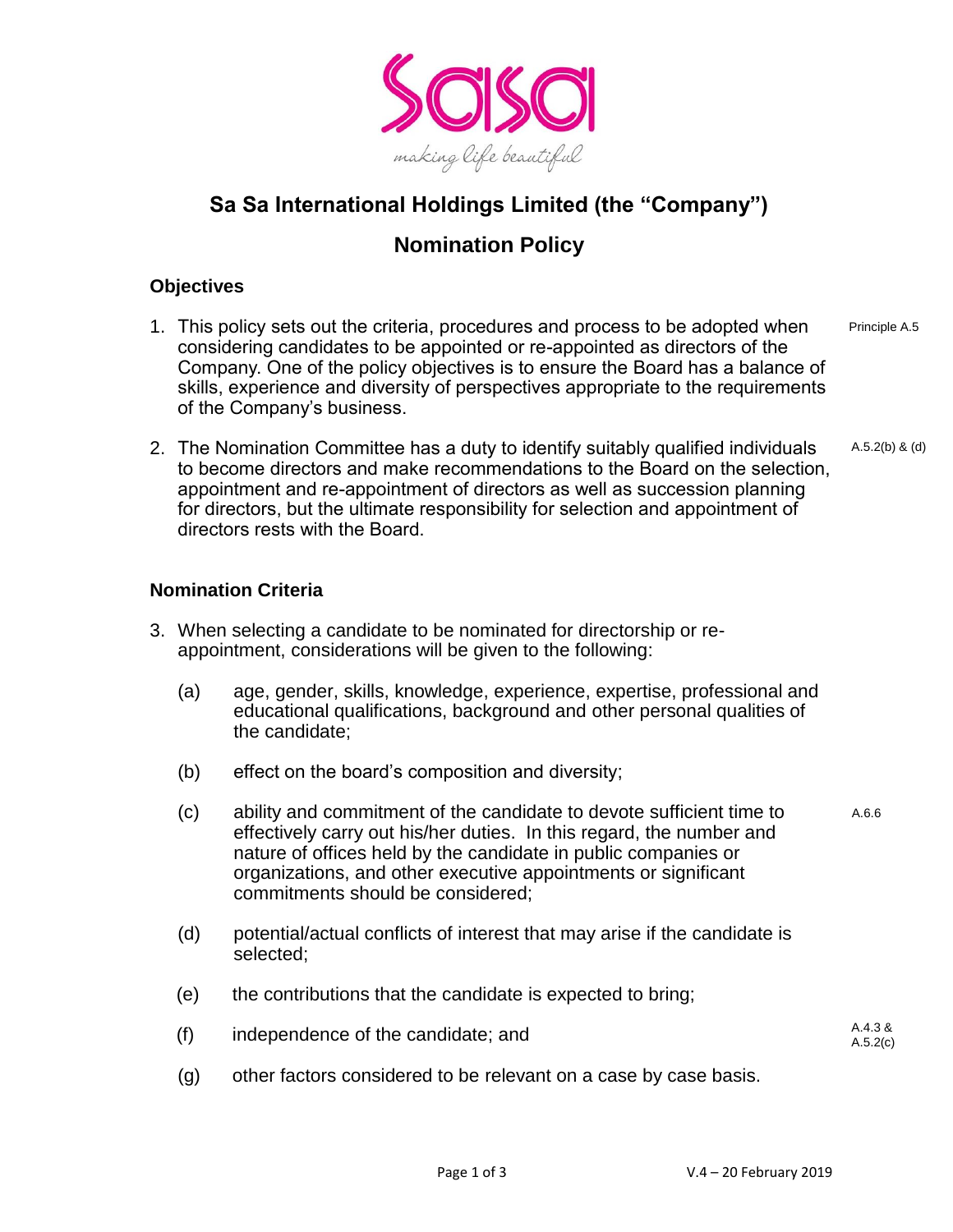#### **Nomination Procedures and Process**

- 4. Subject to the provisions in the Company's Articles of Association, if the Board recognises the need to appoint an additional director, the following procedures should be adopted:
	- (a) the Nomination Committee identifies or selects candidates, with or without assistance from external agencies or the Company, pursuant to the criteria set out in paragraph 3 above;
	- (b) the Nomination Committee may use any process it deems appropriate to evaluate the candidates, which may include personal interviews, background checks, presentations, written submissions by the candidates or third-party references;
	- (c) the Nomination Committee will hold a physical meeting to consider the matter and avoid the making of decisions by written resolutions unless it is impractical that a physical meeting be held;
	- (d) the Nomination Committee provides to the Board with all the information required including information set out in Rule 13.51(2) of the Listing Rules in relation to the candidates;
	- (e) the Nomination Committee makes recommendation to the Board including the terms and conditions of the appointment;
	- (f) the Board deliberates and decides on the appointment based upon the recommendation of the Nomination Committee;
	- (g) all appointments of director should be confirmed by a letter of appointment setting out the key terms and conditions of the appointment of the directors, which should be approved by the Nomination Committee; and
	- (h) pursuant to Rule 13.74 of the Listing Rules, where shareholders are required to vote on electing or re-electing a director, the circular accompanying the notice of the relevant general meeting should contain all the information of the candidates required under Rule 13.51(2) of the Listing Rules.
- 5. In cases of re-appointments of existing directors, a physical meeting will be held to consider the re-appointment based on the same criteria set out in paragraph 3 above.

#### **Nomination by Shareholders**

6. The shareholders of the Company may also propose a person for election as a director, details of which are set out in the "Procedures for Shareholders to Propose a Person for Election as a Director" of the Company.